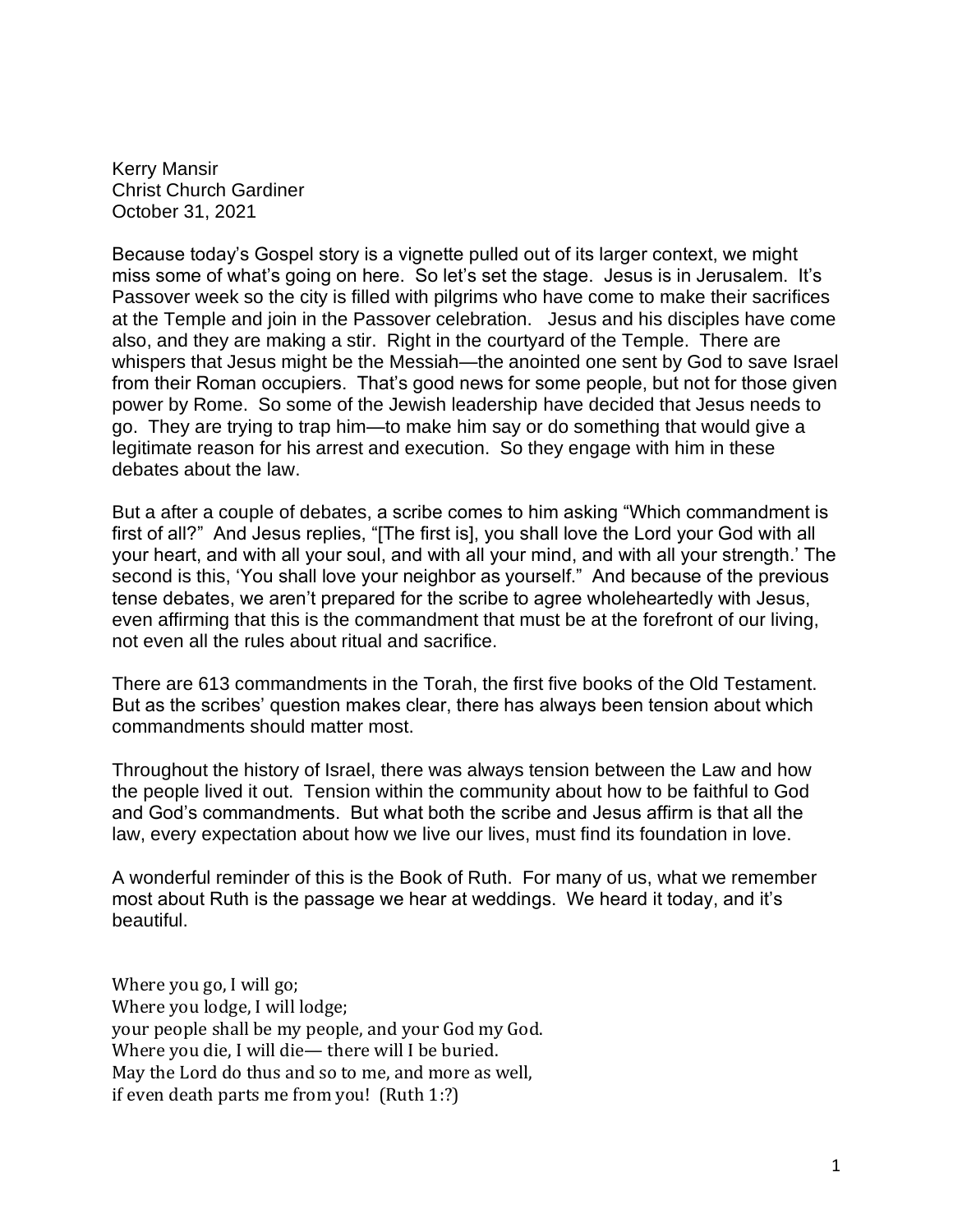But as beautiful as these lines are…there's much, much more to this book. It's about loyalty and fidelity and redefining what they mean in the face of cultural norms about who has value.

But let me take a step back. First, we need to know more about this story. More than we got in our lectionary selection this morning. And we need to understand more about the culture and the laws of the time.

This story begins with Naomi and her husband and their two sons leaving their homeland in Bethlehem because of a famine. They become sojourners, and they find themselves in Moab where there is food—a place where they can survive. Now the Israelites hearing this story would have known that the Moabites were sworn enemies of theirs. In the book of Deuteronomy, the Moabites are rebuked for not helping the Israelites when they fled their bondage in Egypt, and the Israelites are instructed, "You shall never promote [the Moabites] welfare or their prosperity as long as you live." (Deut 23:6).

Those are strong words, but it is in Moab that Naomi and her family find refuge. But that security does not last long. Naomi's husband dies, and she is left with her two sons who take Moabite wives, Orpah and Ruth. And then, tragically, the sons die also leaving their wives childless, and Naomi, Ruth and Orpah to fend for themselves in a world where women are essentially the property of men.

When Naomi hears that the famine in Bethlehem has ended, she and Orpah and Ruth begin the journey back to her homeland, hoping now to find refuge among her kin. But as they begin their journey, Naomi realizes that it is folly to take these young women back with her. They are more likely to find new husbands from the safety of their parents' households. If they go with Naomi to Israel, they would be foreign, childless widows with little protection.

Orpah, it seems, is convinced of this wisdom and turns back. But Ruth will not, and so she and Naomi make their way to Bethlehem. But even after returning to her homeland, Naomi's sorrow is profound, still grieving the loss of her husband and sons. Imagine how much more alone she would have felt without the companionship of Ruth—Ruth who shared in her sorrow. These two seem to cling to each other, looking out for one another, and loving each other deeply. But they still must eat to survive.

Fortunately, they arrive in Bethlehem during the barley harvest, and Ruth goes off to glean behind the reapers in the barley fields. This is how she and Naomi will eat. Gleaning is an ancient tradition where landowners allow those without their own property and crops to follow behind the workers and collect what is left behind as they bring in the harvest.

In Leviticus 19, it is written, " When you reap the harvest of your land, you shall not reap to the very edges of your field, or gather the gleanings of your harvest… you shall leave them for the poor and the alien:"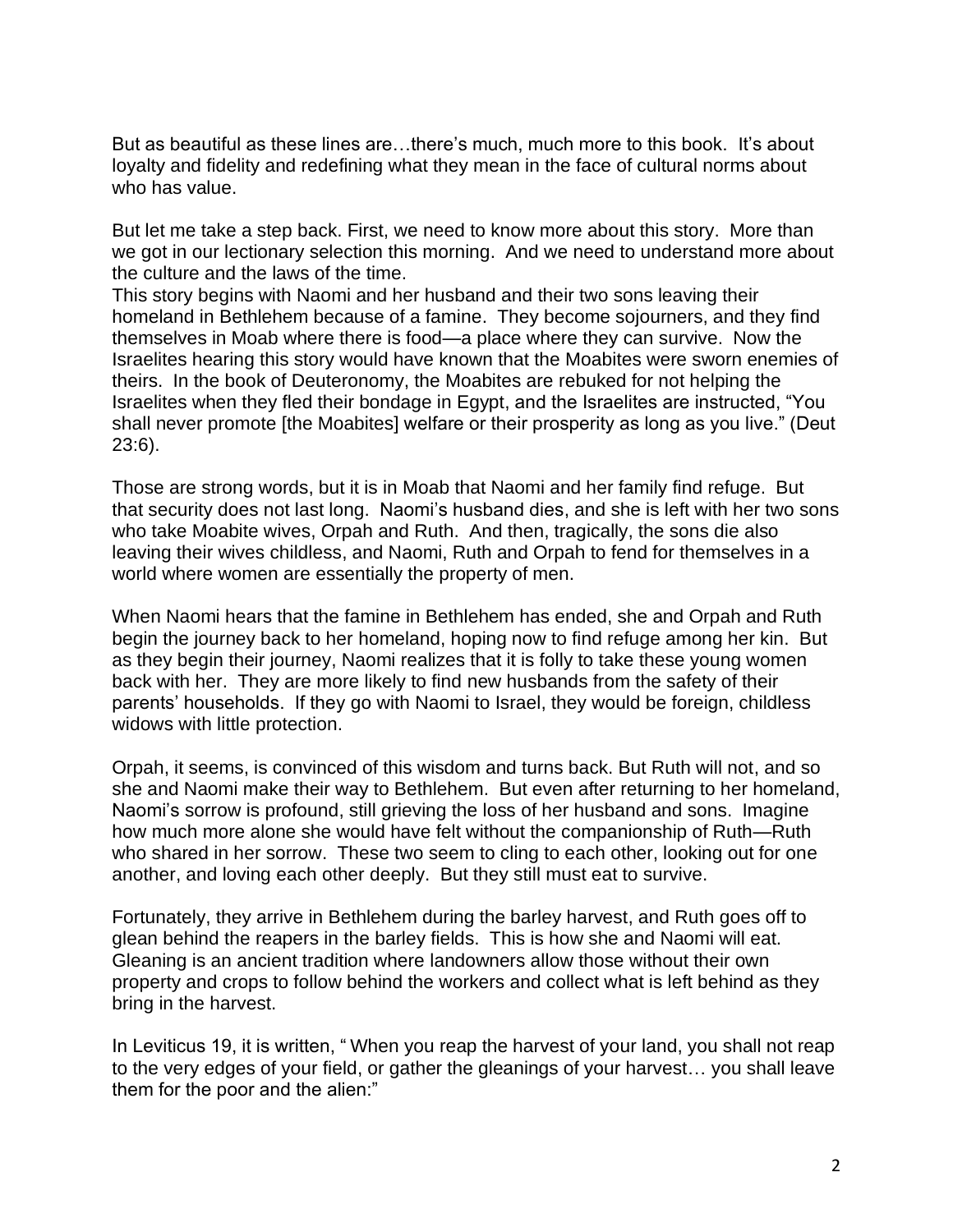Care for the community, even the foreigner, required landowners to leave something behind. This was a small way of making things more equitable. And it speaks to justice more than mere charity.

The landowner, Boaz, in whose fields Ruth gleans, not only took this commandment seriously, but went even further to protect Ruth. Boaz discovers that Ruth was the daughter-in-law of his kinswoman, Naomi. He would have known, therefore, that Ruth was a widow and a foreigner who lived under the protection of another widow. These things made Ruth especially vulnerable. She could, in fact, have been expected in Israelite society to make a living from prostitution. But Boaz wants to protect her and tells her to do her gleaning only on his property with the other young woman and even orders the young men who are working not to bother her.

By the end of this story, and I am skipping over a lot of exciting details, Boaz has married Ruth, protecting both Ruth and Naomi from the fate that could have befallen them as widows without protection. Boaz could have rejected Ruth as an outsider, following the Deuteronomy decree to never promote the welfare or prosperity of Moabites. Instead he marries her—bringing her and Naomi into his home and under his protection.

Naomi pushes boundaries, too, in this story--bringing Ruth, whom some would have viewed as a despised foreigner, back to her homeland, showing her love and protection. Naomi and Boaz see Ruth as beloved even though the cultural norms of the time told them that she could be, even should be, cast off. But of course, we could also say that Ruth earned that loyalty from Naomi when she chose to be her companion, her daughter, even though she could have returned to her parents and looked for another husband among her own people.

So this story, at its core, challenges the biblical understanding of family. It challenges the norms of what family could be and who deserved loyalty and protection. It moves the understanding of family beyond clan and blood relationships to acts of love and fidelity. Ruth's story of fidelity was an important counter-argument to the prophets Nehemiah and Ezra who preached that Israelite men should cast off foreign wives to keep the community and their religion pure.

The Israelite community, for whom these texts were sacred, could sit with the tension of law and culture and love. Of rigid commandments and situations that called for something different.

So if Ruth and Naomi's story gave Israel another understanding of what family could be, of what loyalty and love of neighbor meant, what lessons might we find in it today?

Because we are still considering the question in our modern times, "What does it mean to be family?" When my parents divorced in 1980, divorce was very uncommon in my small town, and I am my parents experienced some judgmental reactions. But while